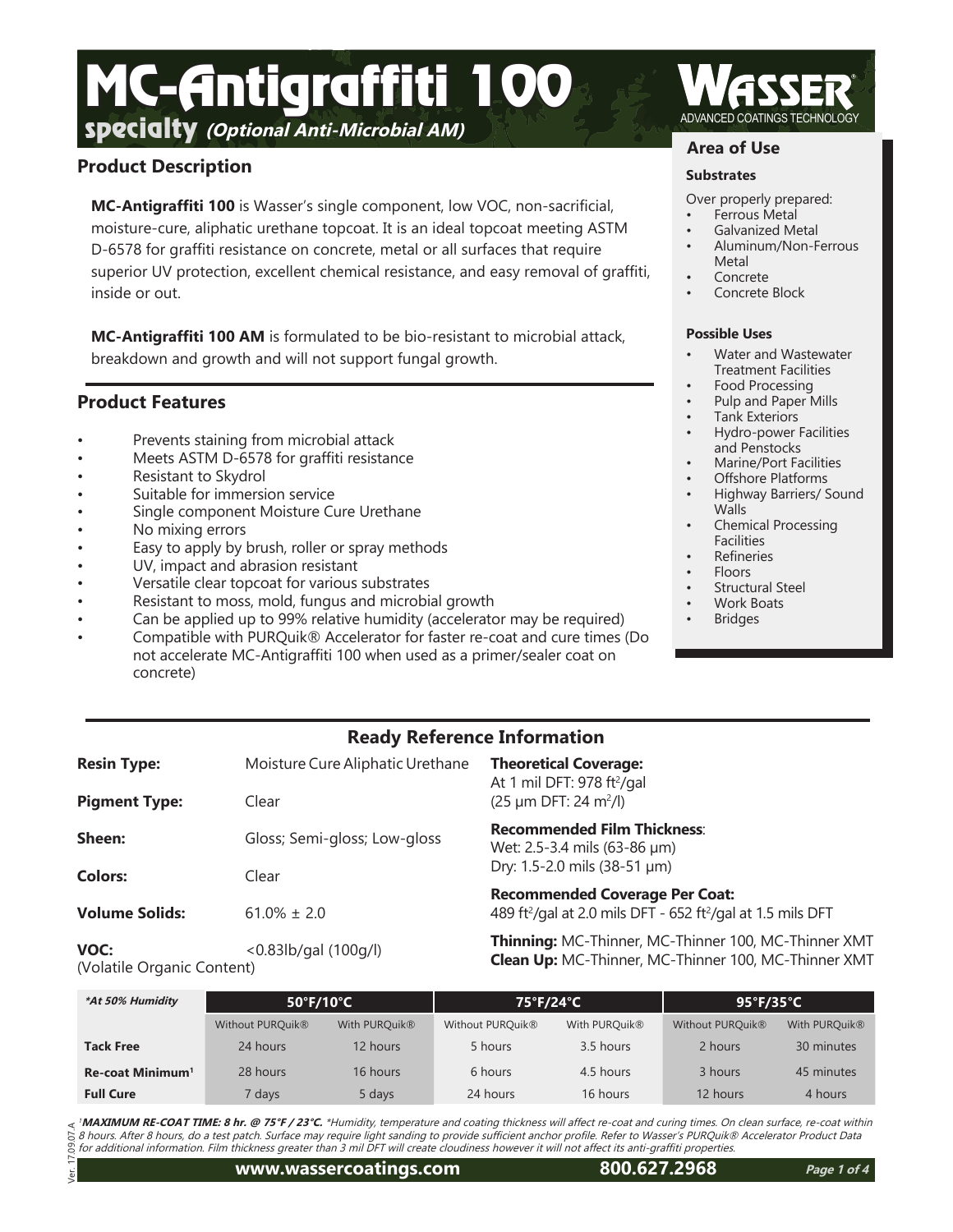**SPECIGITY** (Optional Anti-Microbial AM) Served Served COATINGS TECHNOLOGY MC-Antigraffiti 100

## **Recommended Systems**

#### **Atmospheric Exposure**

#### **Concrete<sup>1</sup> (Interior/Exterior)**:

| 1st Coat: MC-Universal 100<br>or MC-CR 100 | 4.0-5.5 mils DFT   |
|--------------------------------------------|--------------------|
| 2nd Coat: MC-Luster 100                    | 2.0-4.0 mils DFT   |
| 3rd Coat: MC-Antigraffiti 100              | 1.5-2.0 mils DFT   |
| Total System DFT:                          | 7.5-11.5 mils DFT  |
| 1st Coat: MC-Antigraffiti 100              | 1.5-2.0 mils DFT   |
| 2nd Coat: MC-Antigraffiti 100              | 1.5-2.0 mils DFT   |
| Total System DFT:                          | 3.0-4.0 mils DFT   |
| 1st Coat: WP 102 Rapid-thane Polyaspartic  | 6.0-10.0 mils DFT  |
| 2nd Coat: MC-Antigraffiti 100              | 1.5 - 2.0 mils DFT |
| Total System DFT:                          | 7.5-12.0 mils DFT  |

 $^{1}$ Prime coat for concrete may be reduced up to 25% to facilitate coating penetration. Subsequent coating applications may be reduced as necessary up to 10%. Thin in accordance with local and federal regulations.

#### **Ferrous Metals:**

| 1st Coat: MC-Zinc 100<br>or MC-Miozinc 100                                 | 3.0-5.0 mils DFT                     |
|----------------------------------------------------------------------------|--------------------------------------|
| 2nd Coat: MC-Ferrox B 100<br>3rd Coat: MC-Luster 100<br>or MC-Ferrox A 100 | 3.0-5.0 mils DFT<br>2.0-4.0 mils DFT |
| 4th Coat: MC-Antigraffiti 100                                              | 1.5-2.0 mils DFT                     |
| Total System DFT:                                                          | 9.5-16.0 mils DFT                    |
| 1st Coat: MC-Universal 100                                                 | 4.0-5.5 mils DFT                     |
| 2nd Coat: MC-Luster 100                                                    | 2.0-4.0 mils DFT                     |
| 3rd Coat MC-Antigraffiti 100                                               | 1.5-2.0 mils DFT                     |
| Total System DFT:                                                          | 7.5-11.5 mils DFT                    |

#### **Aluminum/Non-Ferrous Metals/ Galvanized Metal:**

| 1st Coat: MC-Universal 100    | 4.0-5.5 mils DFT  |
|-------------------------------|-------------------|
| 2nd Coat: MC-Luster 100       | 2.0-4.0 mils DFT  |
| 3rd Coat: MC-Antigraffiti 100 | 1.5-2.0 mils DFT  |
| Total System DFT:             | 7.5-11.5 mils DFT |

Note: Use over recommended primers, intermediates, and light stable topcoats for ferrous metal. Not recommended for direct to ferrous metal applications.

\*Other Systems are available. Contact your Wasser Representative to answer any questions.

# **Compatible Coatings**

#### **Primers:** MC-Zinc 100 MC-Miozinc 100 MC-Prepbond 100 MC-Universal 100

**Topcoats:** MC-Ferrox A 100 MC-Luster 100 MC-Shieldcoat 100 MC-Antigraffiti 100

MC-Antigraffiti 100 AM is also compatible with other UV stable topcoats. Contact Wasser for

Wasser Polyflex 102 Rapid Thane Polyaspartic All Wasser Polyflex Polyurea Products

## **Coating Accelerator**

PURQuik® Accelerator

# **Surface Preparation**

#### **Concrete/Concrete Block**

The surface must be dry, free of surface contaminants, and in sound condition. Grease, and oil should be removed by ASTM D4258-83 (Re-approved 1999) and release agents should be removed by ASTM D4259 - 88 (Re-approved 1999). Refer to SSPC-SP13/NACE No 6 mechanical or chemical surface preparation methods for preparing concrete to suitable cleanliness for intended service. Surface preparation methods should impart sufficient surface profile for mechanical adhesion to occur. Ensure surface is thoroughly rinsed and dry prior to coating application. Allow a minimum 7 - 14 days cure time for new concrete prior to preparation and application.

#### **Ferrous Metal**

Apply to clean, dry, Wasser recommended primers. Refer to the primer Product Data for additional information.

#### **Aluminum/Galvanized/Non-Ferrous Metals**

Prepare surfaces using SSPC-SP1 Solvent Cleaning and SSPC-SP12/NACE No. 5 Low Pressure Water Cleaning methods to remove surface contamination. Supplement weathered galvanized surface preparation with SSPC-SP2 and SP3 Hand and Power Tool cleaning to remove excessive corrosion and impart surface profile on bare metal. Supplement new galvanized surface cleaning with SSPC-SP16 to impart surface profile and support mechanical adhesion.

**Intermediates:** MC-Ferrox B 100 MC-Miomastic 100

further information.

MC-CR 100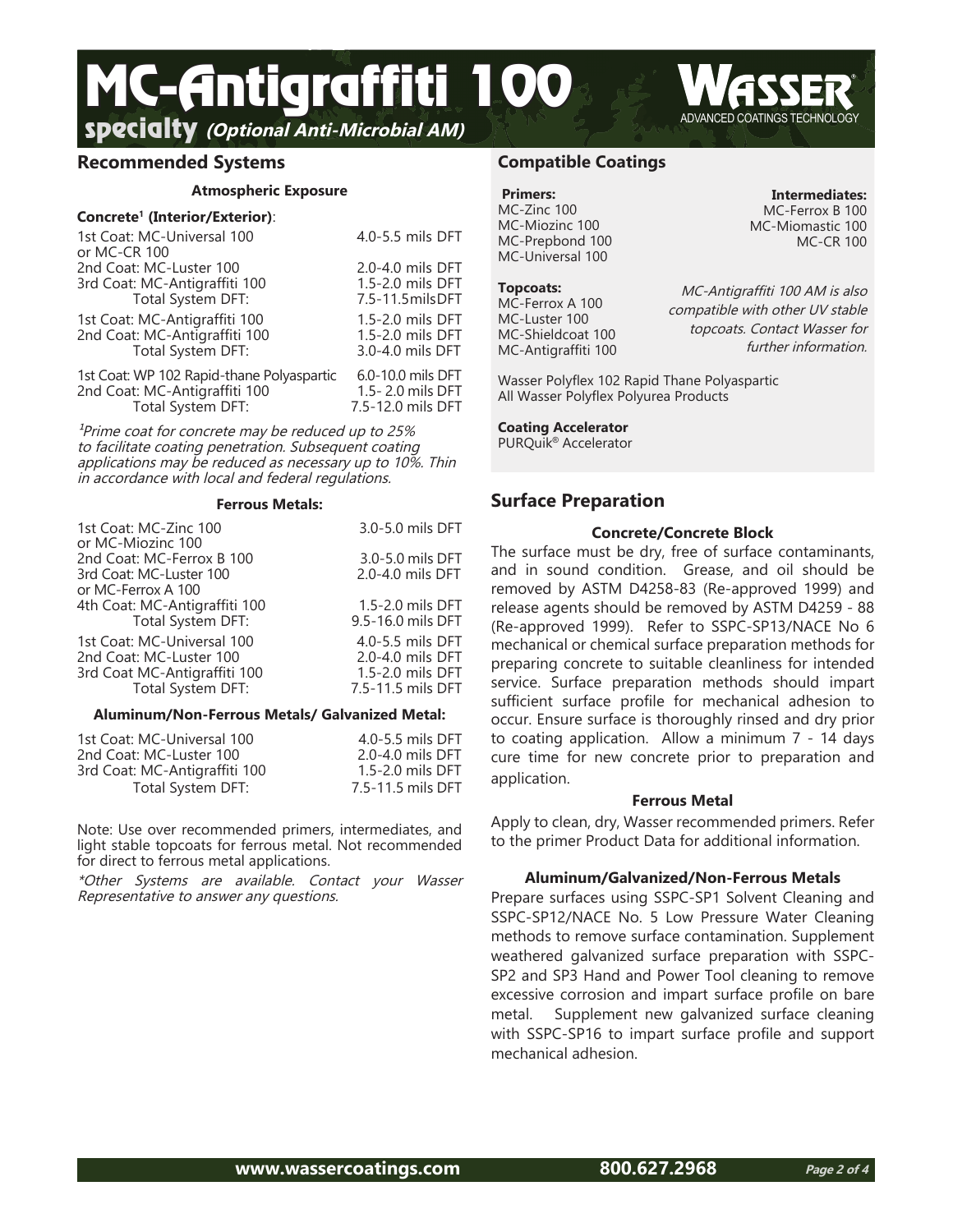



MC-Antigraffiti 100 is designed for application to a variety of substrates and tightly adhering, previously existing coatings. Apply a test sample to a small area to determine coating adhesion and/ or compatibility. Spot prime any areas cleaned to bare metal with a Wasser recommended system.

The surface to be coated must be dry, clean, dull, and free from dirt, grease, oil, rust, mill scale, salts or any other surface contaminants that interfere with adhesion.

Ensure welds, repair areas, joints, and surface defects exposed by surface preparation are properly cleaned and treated prior to coating application.

Consult the referenced standards, SSPC-PA1 and your Wasser Representative for additional information or recommendations.

# **Application Information**

MC-Antigraffiti 100 can be applied by brush, roll, airless spray and conventional spray methods. Follow proper mixing instructions before applying and observe all re-coat requirements.

# **Mixing:**

Material temperature must be 5°F above the dew point before opening and agitating. Power mix thoroughly prior to application. **Do not keep under constant agitation.** Apply a 3-6 oz solvent float over material to prevent moisture intrusion and cover pail.

## **Brush/Roller:**

Brush: Natural Fiber<br>Roller: Natural or syr Natural or synthetic fiber cover Nap:  $\frac{1}{4}$ " to  $\frac{3}{8}$ " Core: Phenolic Reduction: Typically not required. If necessary, reduce with MC-Thinner 100.

# **Airless Spray:**

Pump Ratio: 28 - 40:1 Pressure: 2400-2800psi Hose:  $\frac{1}{4}$ " to  $\frac{3}{8}$ "<br>Tip Size: 0.009-0.0  $0.009 - 0.013$ Filter Size: 60 mesh (250 µm) Reduction: Typically not required. If necessary, reduce with MC-Thinner or MC-Thinner 100.

# **Conventional Spray/HLVP:**

| Fluid Nozzle:                                           | E Fluid Tip                 |  |
|---------------------------------------------------------|-----------------------------|--|
| Air Cap:                                                | 704 or 765                  |  |
| Atomizing Air:                                          | 45 - 75 lbs.                |  |
| Fluid Pressure:                                         | 15 - 20 lbs.                |  |
| Hose:                                                   | $\frac{1}{2}$ " ID; 50' Max |  |
| Reduction: Typically not required. If necessary, reduce |                             |  |
| with MC-Thinner or MC-Thinner 100.                      |                             |  |

## **Reducer:**

MC-Thinner, MC-Thinner 100, (if VOC regulations restrict thinning, use MC-Thinner XMT). Reduction is typically not required. If necessary, thin up to 15% with recommended thinner. Thin in accordance with local and federal regulatory standards.

## **Clean up:**

MC-Thinner, MC-Thinner 100. If Wasser thinners are not available, use MEK, MIBK, Xylene, a 50:50 blend of Xylene and MEK or MIBK, or acetone for clean up only. Do not add unauthorized solvents to a Wasser coating.

# **Application Conditions**

**Temperature:** 40°- 100° F (4°- 38° C). This temperature range should be achieved for ambient, surface and material temperature. Substrate must be visibly dry and frost free. On applications below 50°F (10° C) the use of PURQuik® Accelerator is required. Steel temperatures should be 5°F above the dew point temperature. MC-Thinner 100 is recommended for spray application in temperatures above 90°F.

# **Relative Humidity:** 6% - 99%.

**Coating Accelerator:** PURQuik® Accelerator. See Wasser's PURQuik® Accelerator Product Data for information.

**Storage:** Store off the ground in a dry, protected area in temperature between 40°-100°F (4°-38°C). MCU containers must be kept sealed when not in use. Use a solvent float to reseal partial containers.

**www.wassercoatings.com 800.627.2968**

**Page 3 of 4**